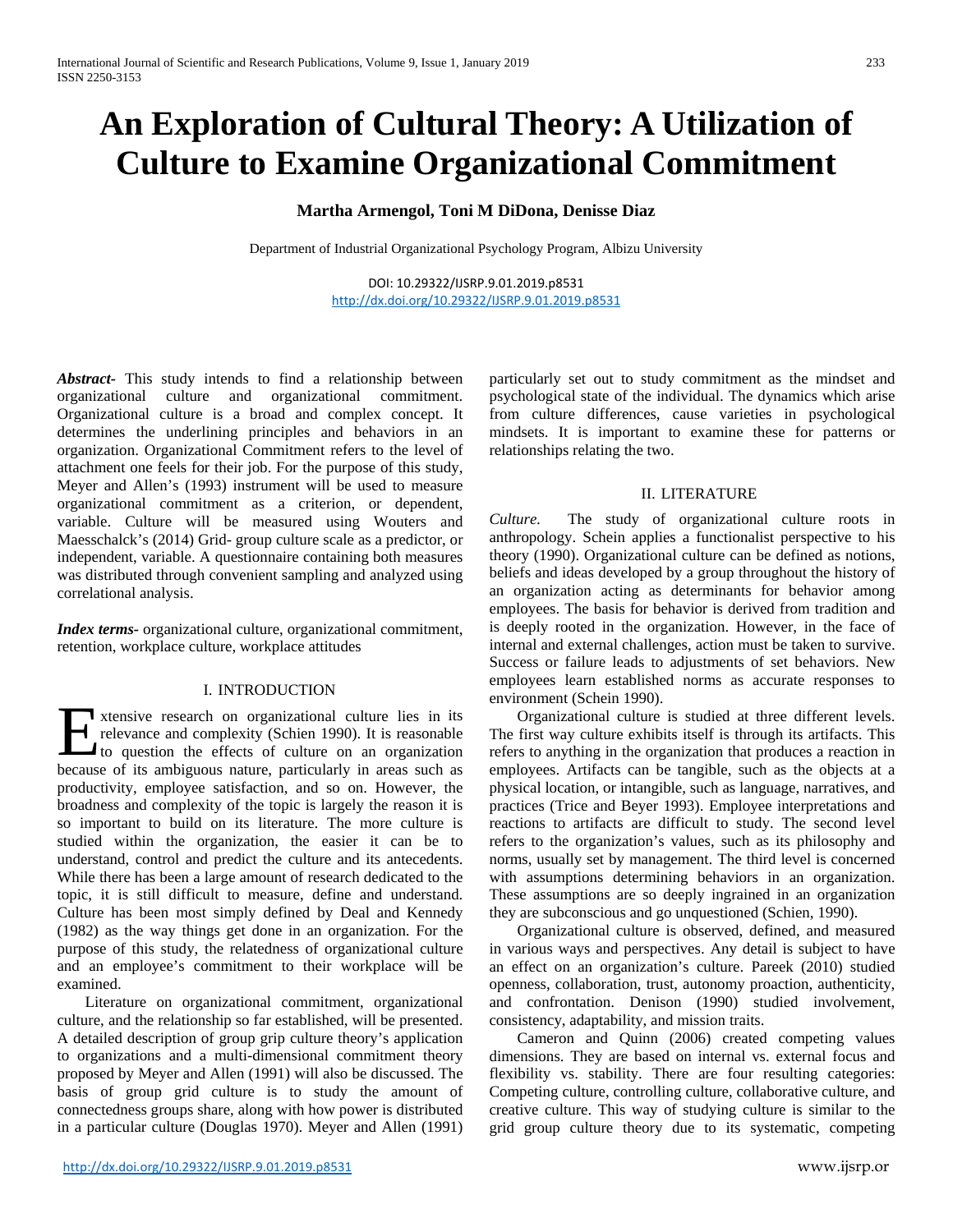International Journal of Scientific and Research Publications, Volume 9, Issue 1, January 2019 234 ISSN 2250-3153

framework. While the criteria and meaning of definitions differ, they are both closely related to how factors affect relationships among those in culture as a whole.

Organizational culture will be studied at the anthropological level for the purpose of this

study. Group grid culture theory has received much attention in the study of culture, as it can relate to any type of culture. In this case, it is being related to organizational culture. One of the theories strengths lies in its inclusion of a passive culture. Being able to detect these passive cultures, gives us the opportunity to study trends and occurrences, which would otherwise be ignored.

To understand grid group theory we must first understand its two main components. The group component of the theory refers to how integrated the individual is to the particular group. The amount of time they spend together, the extent to which they perform tasks with each other, and how connected the they are as a whole are all aspects being studied at this level. Grid refers to how much importance a role or position holds in the culture's context. The aspects studied at the grid level include the power one receives from belonging to a classification within a culture and how much one is able to do or not do because of whom the roles they hold. Depending on how high or low a culture identifies with these classifications, results in one of four classifications.

A hierarchy culture has a strong grid and a strong group classification. This type of culture would have strong group ties and regards authority. Egalitarian culture is weak in grid yet strong in its group affiliation. This type of culture may feel very connected to those around them but does not feel tied to roles or gives importance to titles. Individualism is when a culture is both weak grid and group. A fatalistic culture is that which is strong in grid and weak in-group ties. This is said to be a passive culture. Behavior can become distrustful due to lack of group ties but consideration and respect of titles and rules.

Although it is difficult to create a scale, which can be used to accurately measure culture, this theory can give us a good insight for measuring most types of cultures, including a passive one. It gives us an understanding of the importance of group ties and the amount of power various positions should hold. Wouters and Maesschalck (2014) created an instrument to quantitatively measure group grid theory specifically for organizations. The survey provided a high reliability rating, providing confidence in the instrument.

*Commitment.* The psychological state attaching an individual to the organization they work for is known as organizational commitment (Meyer and Allen 1991). Employee commitment has been studied in different ways through time. A main approach used was the exchange theory. The notion of "sidebets" was introduced to commitment levels (Becker 1960). This deals with an individual's unwillingness to lose investments already made in a company by leaving.

Attitudes and behaviors have also been proposed to explain commitment. While the two are similar, they differ particularly in the way they are studied. The sequence in which its main concepts are studied and the manner in which the conditions present are looked at reveal the main differences between the two approaches. Using a behavioral approach, one may want to begin by studying a behavior, then examine if the behavior is

repeated due to conditions present. The attitudinal approach will start by studying the conditions causing the behavior. Behavior is looked at as a process while attitudes are a mindset. Mayer & Lynne (2001) proposed the idea of attitudes of loyalty and commitment in employees producing favorable behaviors.

According to Steers (1997), commitment can be affected by personal attributes, job characteristics and work experiences. A Meta-analysis by Meyer and Stanley (2002) found personal attributes to be less closely related to commitment than work experience.

Meyer and Allen (1991) proposed a multidimensional model to explain employee commitment. The model is useful because it proposed a different form of studying commitment in the organization. They set out to study the level of commitment by focusing on the existing relationship between the individual and the organization. This was different than the behavioral and attitudinal approaches used at the time. The concept gathers the main theories and viewpoints of commitment then sets them as dimensions. This is done to better evaluate individual feelings and attitudes towards organization, and their reason, if any, to stay at an organization. The theory is widely accepted by those in the field.

The first component is affective commitment. This type of commitment deals with the emotional aspect of commitment. At this level of commitment, the individual is attached to an organization on a more personal level. The individual truly believes in the organization's goals and identifies with its philosophy. It is a more genuine commitment. This type of commitment is most closely related to this kind of commitment is Mowday's (1982) commitment scale.

Continuance commitment derives from the individual's belief they are best off working for the company. This part of commitment is closely related to exchange theory (Buchanan 1974). In this theory a person's attachment is mutual. The person's attachment is a result of what the organization can provide for them.

Normative commitment refers to the obligation one feels to the organization. While it is less common among commitment literature, it is still relevant. This type of commitment is appealing to an individual's sense of duty (Meyer and Allen 1990).

All three measures have been shown to negatively correlate with turnover. Affective commitment has shown to have the highest correlation to job satisfaction, job involvement and occupational commitment. However, affective commitment was shown to negatively correlate with personal stress and work/life balance while continuance commitment showed a positive correlation. (Meyer and Stanley, 2002) It is a useful construct to understand how an individual identifies with an organization's goals and values. Its importance in this particular study is due to the expression of culture through goals and values.

*Culture and Commitment* Simosi and Xenikou. (2010) Found a moderate but significant association between contents of organizational culture and employee commitment amount Greek employees working in large organizations.

Nongoe and Ikyanyon (2012) found relationships between several dimensions of culture (involvement, consistency and adaptability) and commitment. However, they found no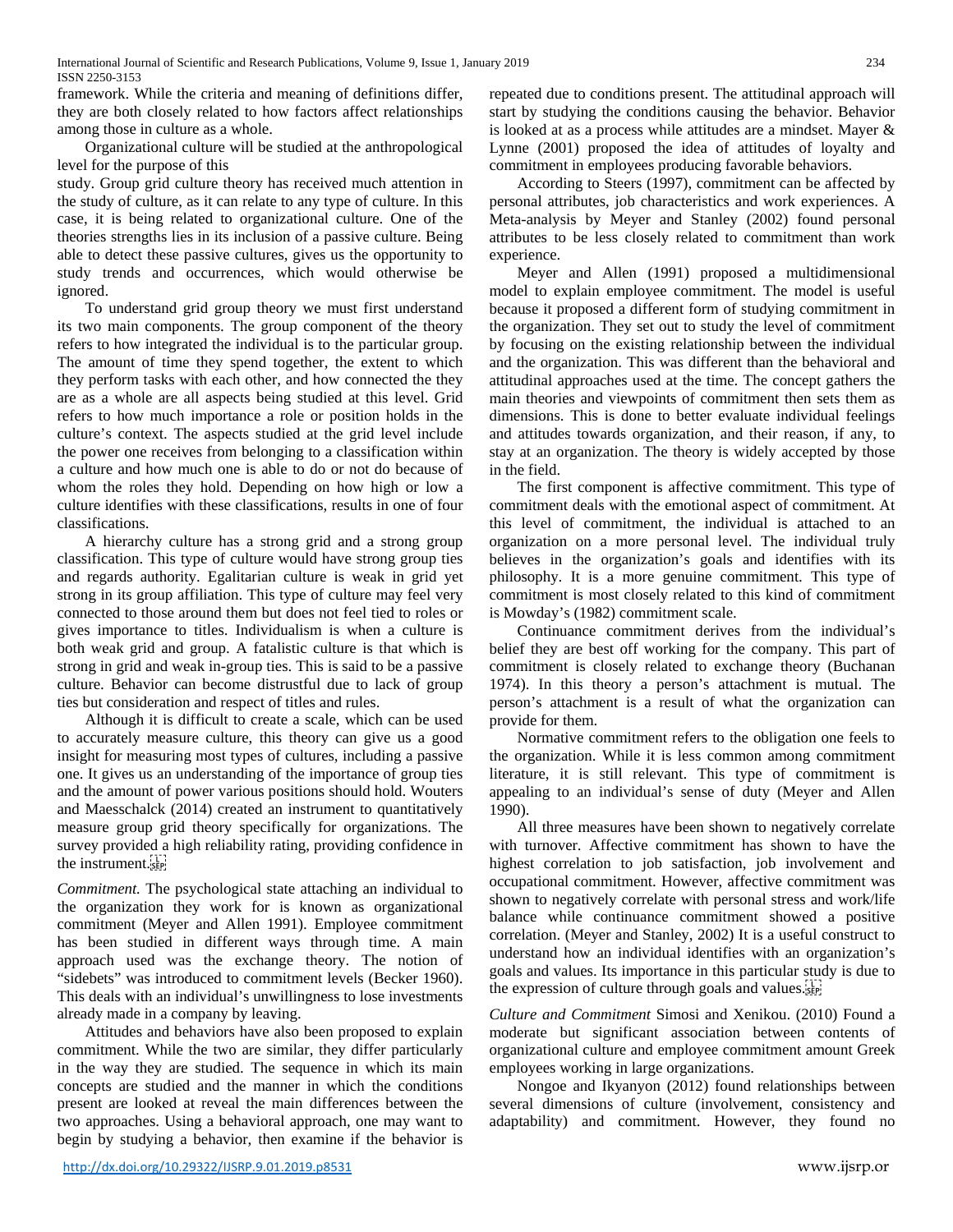relationship between mission traits and commitment among Nigerian subject matter experts.

Competitive, entrepreneurial, and consensual cultures were all found to have a significant positive relationship in at least one or more of Meyer and Allen's commitment types amount Nigerian employees working in the public sector. Bureaucratic culture was shown to negatively relate to affective, continuance, and normative commitment (Ezirim, Nwibere and Emecheta, 2012).

In a study, Dwivedi, Kaushik, and Luxmi, (2014) found that proaction, confrontation, experimentation, authenticity, collaboration, and trust as significant predictors of commitment. They found openness and autonomy to have no significance to commitment.

In a study conducted in India among IT employees using OCTAPACE (openness, confrontation, trust, autonomy, proaction, authenticity, collaboration, experimentation) cultural dimensions, affective commitment was the only commitment type to a show correlation with each culture dimension. (Neelam and Bhattacharya, 2015)

Based on the literature, it is likely for organizational culture to effect behaviors in the workplace. Of those behaviors, commitment is likely to show a relationship.

H: Reported organizational commitment is related to organizational culture.

## III. METHODOLOGY

# Participants

A convenient sample was used for this study. Participants were recruited through the use of emails and social media. The requirement for inclusion was that participants be at least 18 years of age.

# Materials

An informed consent was provided upon beginning the survey (see appendix A). The survey contained a set of demographic questions. These questions collected information, such as age, gender and ethnicity of participants.

Meyer and Allen's (1993) Organizational Commitment Scale was used to measure commitment as a criterion, or dependent, variable (See appendix C). The instrument consisted of 19 items. A 7-point Likert scale was provided for participants to rate their level agreement with the items from strongly agree to strongly disagree. 1 if they strongly agree, 2 if they agree, 3 if they slightly agree, 4 if they were neutral, 5 if they slightly disagree, 6 if they disagree and 7 if they strongly disagree. Questions 1-6 in the commitment portion of the survey measured affective commitment. Questions 7-12 measured continuance commitment. Questions 13-19 measured normative commitment.

To measure culture, Wouters and Maesschalck's (2014) Grid-group culture scale will be used to measure culture as a predictor, or independent, variable. (See appendix D) Items were based on the following culture classification: Hierarchy, egalitarianism, individualism, and fatalism. These classifications derive from group and grid dimensions. The degree of group and grid determines the cultures classification. Simply put, those in a high group and grid fall into a hierarchy classification. Those in a high group and low grid fall into the egalitarianism classification. Those in a low group and high grid fall into a fatalistic culture. Those in a low grid and group culture fall into an individualism classification. Cameron and Quinn's (1999) culture instruments and grid-group literature provided insight for the making of this instrument. The instrument consisted of 28 items. A 7-point Likert scale was provided for participants to rate their level agreement with the items from totally disagree to totally agree. 1 if they totally disagree, 2 if they disagree, 3 if they somewhat disagree, 4 if they neither agree or disagree, 5 if they somewhat agree, 6 if they agree and 7 if they totally agree. Questions 1-7 in the culture portion of the survey measured hierarchy as a culture dimension. Questions 8-14 measured egalitarianism as a culture dimension. Questions 15-21 measured individualism as a culture dimension. Questions 22-28 measured fatalism as a culture dimension.

# Procedures

The survey will be made using "QuestionPro". Participants will receive a link, which will direct them to the survey to which they can either accept or decline participation. They will be instructed to fill out the survey questions. All participants are made aware they can withdrawal from the survey at any time if they please. They will not be allowed to progress to the next section of the survey until they have completed the previous section in full.

SPSS was used to run data analysis. A t-test studying differences in commitment among gender. a correlational analysis was used to infer relationships across dimensions of culture and commitment.

# IV. RESULTS

Of 106 participants of this study 33 were male and 73 were female. The average age of males was 36.24. The average age of females was 29. The average education level of males was 15.88. average education level for females was 15.71. the average amount of experience held by males was 11.18 years. The average amount of experience held by females was 8.82 years. Males received an average of 51684.06 in annual income. Females received an average of 75966.67 in annual income.

The amount of entry level jobs for females in this study accounted for 5.7% (9 female participants). 43 held professional jobs accounting for 58.9% of females in this study. 13 held managerial jobs accounting for 17.8% of females in this study. Three were self-employed accounting for 4.1% of females in this study. One was retired accounting for 1.4% of participants in this study. Four participants answered other accounting for 5.5% of participants in this study. None held executive positions, and none were unemployed.

Two males in this study held entry level jobs accounting for 6.1%. 12 held professional jobs accounting for 36.4% of females in this study. 9 held managerial jobs accounting for 27.3% of males in this study. Two held executive positions accounting for 6.1% of the males in this study. 5 were self-employed accounting for 15.2% of males in this study. One was unemployed accounting for 3.0% of males in this study. One participant answered other accounting for 3.0% of males in this study. 1 male participant preferred not to answer accounting for 3.0% of males in this study.

Males and females showed no significant differences in commitment level across any dimensions. A t-test revealed no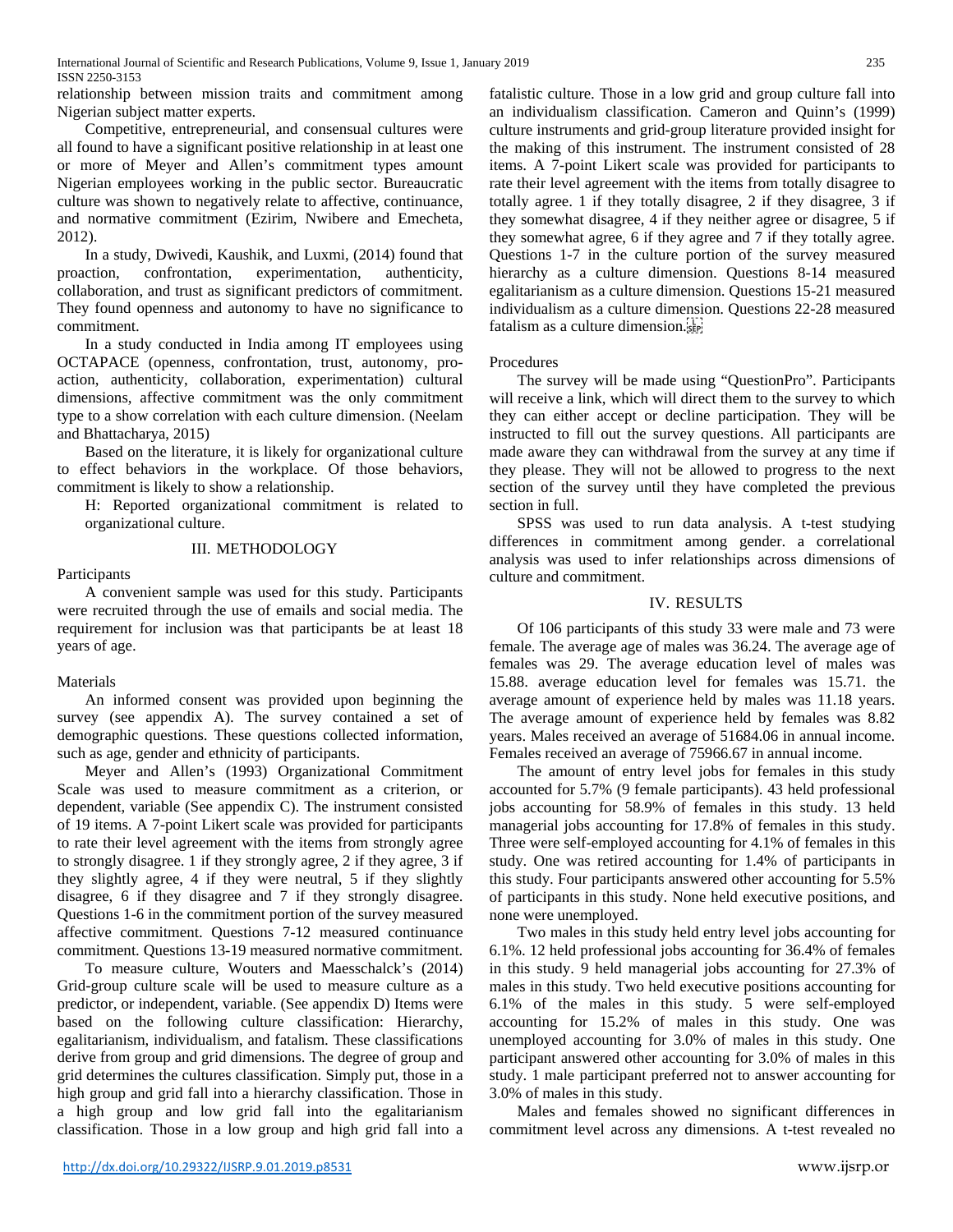significant differences between male and female levels of affective commitment (.986) A t-test revealed no significant differences between gender levels in continuance commitment (.335). A t-test revealed no significant differences between gender levels of normative commitment (.849).

In the interest of the study's purpose to discover a relationship between levels of affective, continuance and normative commitment among different types of cultures, particularly hierarchy cultures, egalitarian cultures, individualistic cultures and fatalistic cultures correlation analysis between each variable rendered mostly positive correlations. A correlation analysis between levels of affective commitment and hierarchy culture revealed a positive correlation between the two variables (r=.237) which was found to be statistically significant (p $< .015$ ) using a  $\alpha$  of  $.05$ .

Interested in discovering the existence of a correlation between levels of affective commitment of employees and the strength of egalitarian culture in the workplace, a correlation analysis revealed a positive correlation the two variables  $(r=.568)$ . This was found to be statistically significant  $(p<.001)$ using an  $\alpha$  of .01.

A correlation analysis revealed a positive correlation between levels of affective commitment of employees and the strength of individualistic culture  $(r=481)$ . This was found to be statistically significant ( $p<.001$ ) using a  $\alpha$  of .01.

Fatalism did not meet any of the pretest criteria and therefore a correlational analysis was not able to be ran. No correlations were found between continuance commitment in any dimension of culture.

This study was interested in discovering a relationship between employee levels of normative commitment and the strength of hierarchy culture in their workplace. A correlation analysis revealed a positive correlation between the two variables (.281) which was found to be statistically significant (p<.004) using  $\alpha$  at .05 level.

This study was interested in discovering the existence of a correlation between levels of normative commitment of employees and the strength of egalitarian culture in the workplace. A correlation analysis revealed a strong positive correlation between the two variables (.615) which was found to be statistically significant ( $p<.001$ ) using  $\alpha$  of .01.

This study was interested in discovering the existence of a correlation between levels of normative commitment of employees and the strength of Individualistic culture in the workplace. correlation analysis revealed a positive correlation between the two variables (.578) which was found to be statistically significant ( $p < .001$ ) using an  $\alpha$  of .01.

## V. CONCLUSION

Egalitarian cultures showed the highest correlation with affective and normative commitment from culture dimensions. Egalitarian cultures give employees the feeling they are equals in the workplace and in their groups.

Positive correlations between Individualistic culture showed higher correlations to affective and normative commitment than hierarchy cultures. In individualistic cultures employees are autonomous. Feelings of commitment to organization with weak group ties can be compensated if the employees feel ownership over their work.

Fatalism never met criteria to run analysis. This is not a surprising finding considering fatalistic cultures are said to be the most unpredictable. However, this is considered a limitation of the study because passive cultures were not able to be studied. Future research should focus on more ways to gain insight on fatalistic cultures.

While hierarchy cultures showed a lower correlation between affective commitment and normative commitment than egalitarian cultures and individualistic cultures, it still showed a positive correlation. This supports the idea that individuals do not like to feel restricted to role classifications, however strong feelings of group affiliation can improve attitudes. Respect for those holding roles and the hope of possibly moving up is a possible explanation. Since this is not a representative sample and correlations cannot explain the causes for behavior this up for speculation.

There was no significance found for continuance commitment across any of the culture dimensions studied. A possible explanation for these findings is that the majority of the sample were young, professionals, with high levels of education. It is possible that the individuals in this sample do not necessarily have the necessity for a job and income. they view their jobs as socially acceptable explaining the higher levels of normative commitment. Future studies can attempt to obtain a more representative sample in order to gain insight on commitment levels of older, more established individuals, in different culture settings.

APPENDIX A

# Informed Consent Form

You are being asked to participate in an anonymous survey about Organizational culture and commitment, which is being conducted by Martha Armengol, a graduate student at Carlos Albizu University (CAU), as part of a research course project. This survey is anonymous, you will not be asked to include your name or any other identifying information. There are no known risks for participation in anonymous online surveys. If you feel uncomfortable with any part of the survey, you may discontinue at any time without any penalty or consequence. In addition, there are no specific benefits to you for your participation. If you agree to participate you will be asked to complete a series of questions including basic demographic information as well as questions related about [subject matter of the survey]. The survey should take approximately 10-15 minutes to complete. The results of this survey may be published. The data from this project will be stored in a password protected file and only the researchers will have access to it. The data may be combined with the data from other studies and published as part of other papers. No identifying information will be included in any publications. Results will be available to you upon request by contacting Martha Armengol, Marmengol910@sunmail.albizu.edu and 786-266-1233, in approximately 6 months. Questions regarding the purpose or procedures of the research should be directed to Martha Armengol, Marmengol910@sunmail.albizu.edu and 786-266- 1233. If you have a question or concern that cannot be addressed by the primary researcher, you may contact her supervisor and professor for this course project, Toni DiDona, PhD at tdidona@albizu.edu. Your participation is completely voluntary and you may choose to withdraw at any time with no penalty. You must be at least 18 years of age to participate in this study. Your completion of the survey serves as your voluntary agreement to participate in this research project and your certification that you are 18 or older.

### APPENDIX B

Demographics

Directions: Please follow the following demographic questions. (If you wish not to answer a fill in the question you may type in 00.)

1. What is your gender?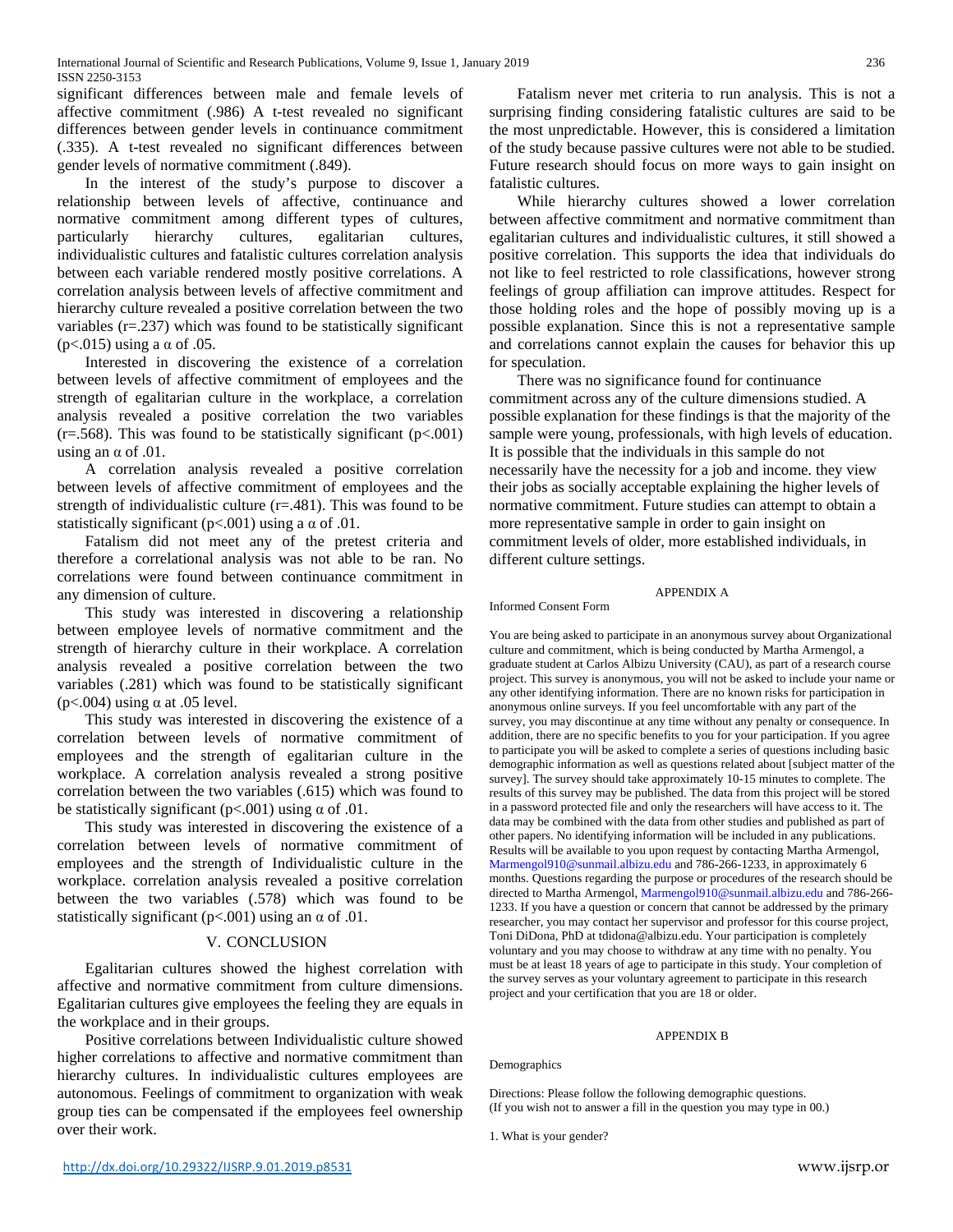International Journal of Scientific and Research Publications, Volume 9, Issue 1, January 2019 237

- ISSN 2250-3153
	- a) Male
	- b) Female
- 2. What is your age in years?
- 3. Which best describes your racial/ethnic identity?
	- a) White/Non Hispanic
	- b) Black/African American Hispanic/Latino
	- c) Asian
	- d) Multiracial
	- e) Other

4. How many years of education have you completed? (If you finished high school you would answer 12, if you have a bachelor's degree you would answer 16, a doctoral degree would be 20)

5. Which best describes your current job?

- a) entry level
- b) professional
- c) managerial
- d) executive
- e) self-employed
- retired
- g) unemployed
- h) other

6. How many years of experience do you have in your current field?

- 7. What is your annual income? (in thousands)
- 8. are you a U.S. immigrant?
	- a) yes
	- b) no
	- c) prefer not to answer

9. What is your first language spoken at home?

- 10. What is your marital status? single
	- a) Married
	- b) Divorced
	- c) Widowed
	- d) Other
- e) prefer not to answer
- 11. Which best describes your household? single income household
	- a) dual income household
	- b) more than 2 income household prefer not to answer
- 12. Approximately how many individuals does your workplace currently employ?
	- a) Less than 50
	- b) 50-100
	- c) 100-500
	- d) over 500
	- e) prefer not to answer

## APPENDIX C

#### Commitment Scale

Directions: Please indicate to what extent you agree or disagree with the following statements.

- 1. I would be very happy to spend the rest of my career with this organization.
- 2. I really feel as if this organization's problems are my own.
- 3. I do not feel a strong sense of "belonging" to my organization.
- 4. I do not feel "emotionally attached" to this organization.
- 5. I do not feel like "part of the family" at my organization.
- 6. This organization has a great deal of personal meaning for me.

7. Right now, staying with my organization is a matter of necessity as much as desire.

8. It would be very hard for me to leave my organization right now, even if I wanted to.

9. Too much of my life would be disrupted if I decided I wanted to leave my organization now.

10. I feel that I have too few options to consider leaving this organization.

11. If I had not already put so much of myself into this organization, I might consider working elsewhere.

12. One of the few negative consequences of leaving this organization would be the scarcity of available alternatives.

13. I do not feel any obligation to remain with my current employer.

14. Even if it were to my advantage, I do not feel it would be right to leave my organization now.

15. I would feel guilty if I left my organization now.

16. This organization deserves my loyalty. 17. I would not leave my organization right now because I have a sense of obligation to the people in it.

18. I owe a great deal to my organization.

Likert scale: 1 (*strongly agree*), 2 (*agree*), 3 (*slightly agree*), 4 (*neutral*), 5 (*slightly disagree*), 6 (*disagree*), 7 (*strongly disagree*)

### APPENDIX D

Culture Scale

Directions: Please indicate to what extent you agree or disagree with the following statements.

1. In my organization, when employees break the rules there is an extensive inquiry about what happened and why.

2. My organization emphasizes clear lines of accountability.

3. My organization believes success depends on a clear and authoritative system of rules being in place and respected.

4. In my organization not behaving according to one's status or role in the organization is not tolerated.

5. In my organization, it is expected that clients follow proper procedures. 6. In my organization, the relationships we have with other organizations are

based on rules and operating procedures which are proscribed for that organization.

7. The glue that holds this organization together consists of a sense of duty and respect for the distinct roles of each of the professions and tiers of management. 8. In my organization the shared opinion of the staff is taken into account when promotions are given.

9. The top executive of my organization emphasizes consensus on all levels of the organization.

10. My organization emphasizes teams within which all members are equally important. 11. My organization defines success as promoting the organization's values.

12. In my organization decisions are made by consensus.

13. In my organization exploiting one's personal power or influence, or "pulling rank" is not tolerated.

14. The glue that holds this organization together are shared values and commitment to our common principles.

15. In my organization, employees are promoted on the basis of individual performance.

16. In my organization, when employees break the rules a mix of incentives and sanctions is used in order to prevent it in the future.

17. The top executive of my organization emphasizes that it is important to evaluate every employee's performance individually.

18. My organization defines success on the basis of good individual performance.

19. In my organization promotions that are given on the basis of tenure alone are resented.

20. In my organization, we consider the relationship between clients and professionals important.

21. The glue that holds this organization together is the fact that it is useful for everybody to work together in the same organization.

22. In my organization, short-term thinking often compromises the long-term vision.

23. It is difficult to know what is important for the top executive of my organization.

24. My organization is characterized by the fact that we constantly have to react to things over which we have no control.

25. My organization defines success on the basis of dealing with each months or years problem as they come.

26. In my organization, clients have to be satisfied with what they get.

27. In my organization, we deal with other organizations only when it is necessary, otherwise there is no reason to.

28. There is nothing holding this organization together and binding its members to one another except for the fact that the law or the management has decided that this organization should exist.

Likert Scale: 1. Totally disagree 2. Disagree 3. Somewhat Disagree 4. Neither Agree or Disagree 5. Somewhat Agree 6. Agree 7. Totally Agree